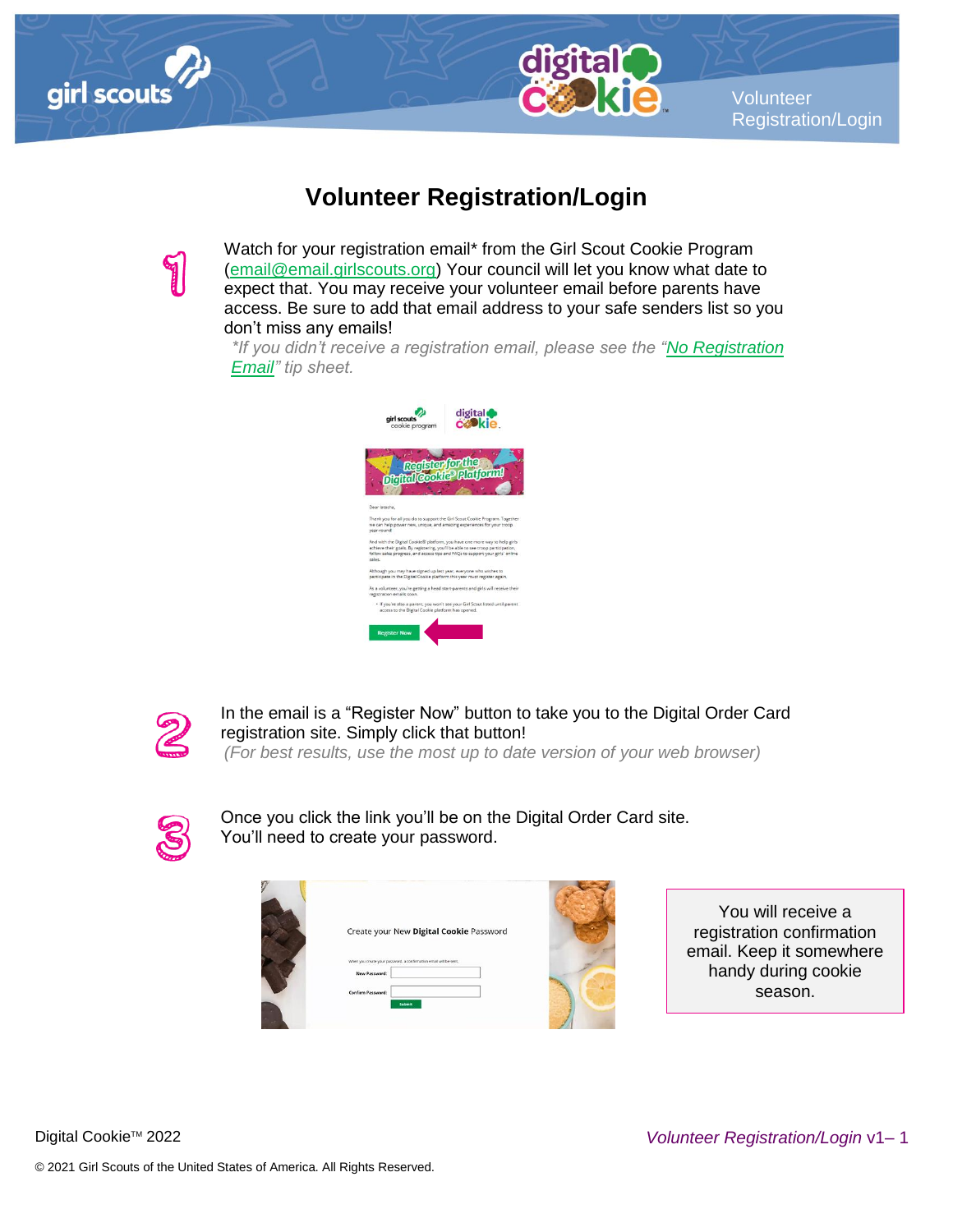



Volunteer Registration/Login



Use your new password to log in. Remember to use the same email address where you received your registration email.





If you are also the parent of a Girl Scout under 13 and parent registration is open, you will then watch a quick "Safe Selling for Smart Cookies" safety video. Note you can't proceed any further until you have viewed the video.





Read and accept the Terms and Conditions-Volunteer. If you are also a parent, you will need to read and accept the Terms and Conditions for parent when parent access opens.